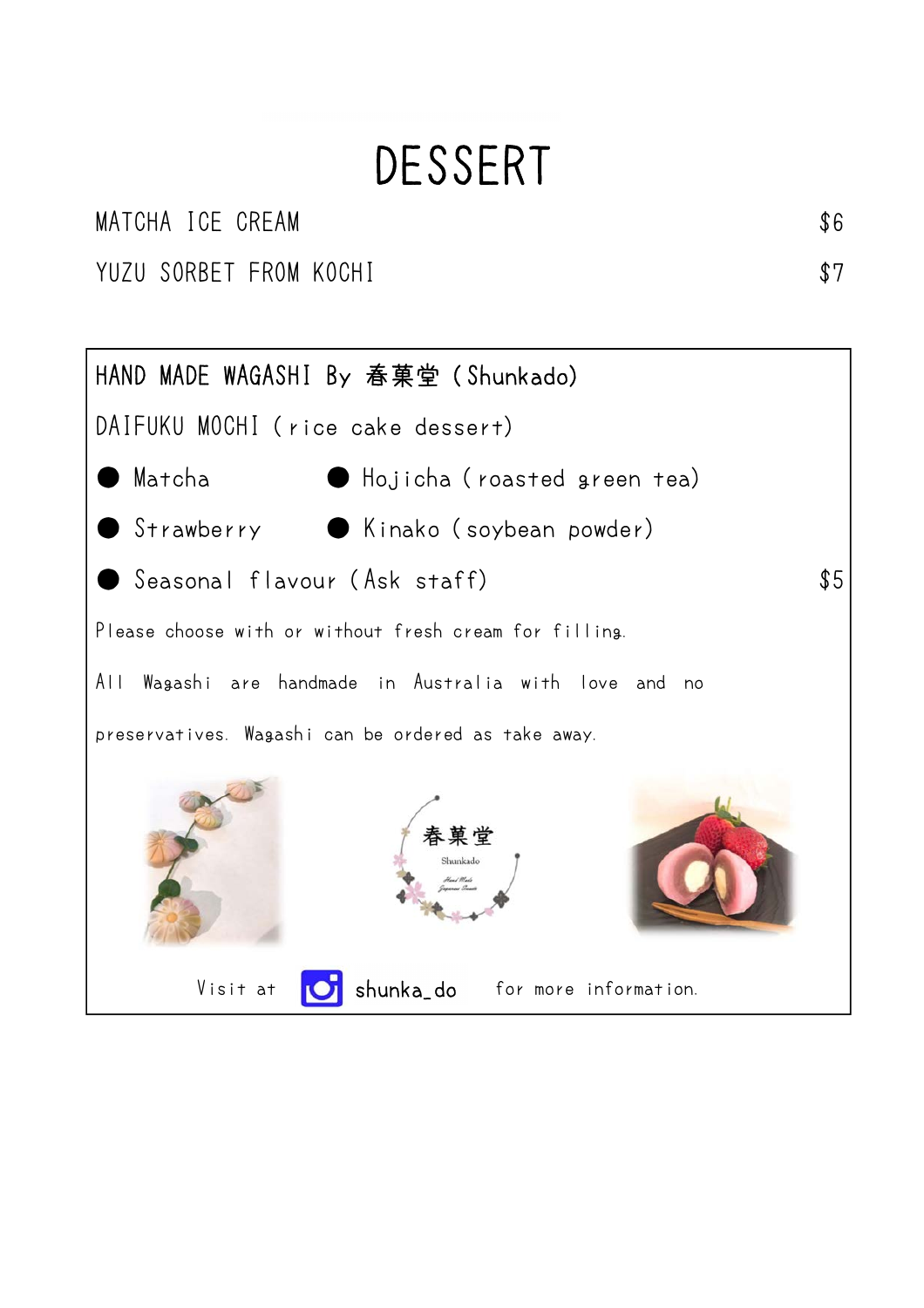## JAPANESE SAKE

300ml BOTTEL

#### JUNMAI DAIGINJYO

| DASSAI 23 (+5)           | \$98   |
|--------------------------|--------|
| $DASSAI$ 39 (+6)         | \$56   |
| DASSAI 50 (+3)           | \$40   |
| HOMARE KIWAMI $(+1)$ 16% | \$34   |
| $IPPIN (+4)$             | \$30   |
| HAKUSHIKA SENNENJU (±0)  | \$37.5 |
| TAMA NO HIKARI $(+3, 5)$ | \$42.5 |

JUNMAI GINJYO

| $HAKKAISAN$ $(-1)$                 | \$47.5 |
|------------------------------------|--------|
| HOMARE TATSUMIGURA (+3) 15.5%      | \$27   |
| EIKUN KOTOSENNEN (+3)              | \$45   |
| HAKUTAKA (+3)                      | \$37.5 |
| HAKUTSURU TOKUSEN (+3)             | \$22.5 |
| SHIRATAKI JOZEN MIZUNOGOTOSHI (+5) | \$22.5 |

#### YAMAHAI

 $KIZAKURA$   $(-1)$  \$18 RANMAN TOKUSEN (+1) \$34 GINJYO

IPPIN SABA DE SHU (+4) \$32.5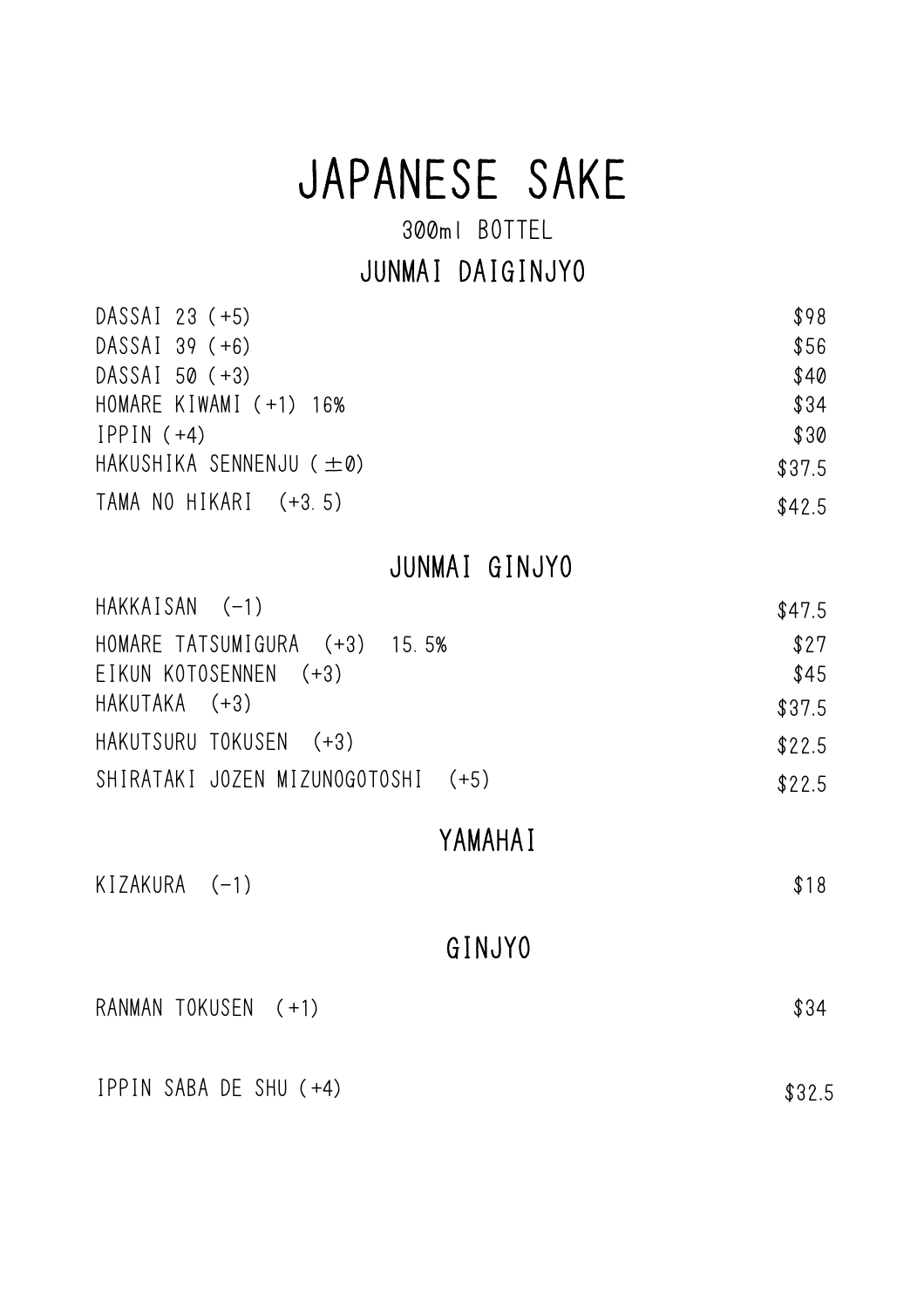# JAPANESE SAKE

300ml BOTTEL

#### JUNMAI

| ASABIRAKI SUIJIN OKARA (+10) | \$34   |
|------------------------------|--------|
| OZEKI TATEWAKI (+5)          | \$18   |
| $IPPIN (+4)$                 | \$22.5 |
| KIKUMASAMUNE KOUJYO $(-2)$   | \$22.5 |
| SHIRATAKI UONUMA (+2)        | \$22.5 |
| HOMARE ALADDIN JUNMAI (+5)   | \$22.5 |
| HAKUSHIKA CHOKARA (+7)       | \$20   |
| HAKUSHIKA NAMACHOZO (+3)     | \$20   |

#### NIGORI

| FUNASAKA DORODORO NIGORI GENSHU (-6) | \$87.5 |
|--------------------------------------|--------|
| HOMARE ALADDIN $(-26)$               | \$32.5 |
| HAKUTSURU SAYURI JUNMAI (-11)        | \$22.5 |
| HOMARE STRAWBERRY NIGORI (-100)      | \$33   |
| HOMARE ALADDIN YUZU (-70)            | \$32.5 |
| IPPIN USAGI NO DANCE UME             | \$25   |

#### 180ml BOTTEL

| MIKAN NO OSAKE 7.5%              | \$12.5 |
|----------------------------------|--------|
| SAWANOTSURU TARUZAKE JUNMAI (+3) | \$15   |
| KIZAKURA S $(+1)$                | \$28   |

#### 150ml BOTTEL

SAWANOTSURU GENSHU (+2) \$10.5